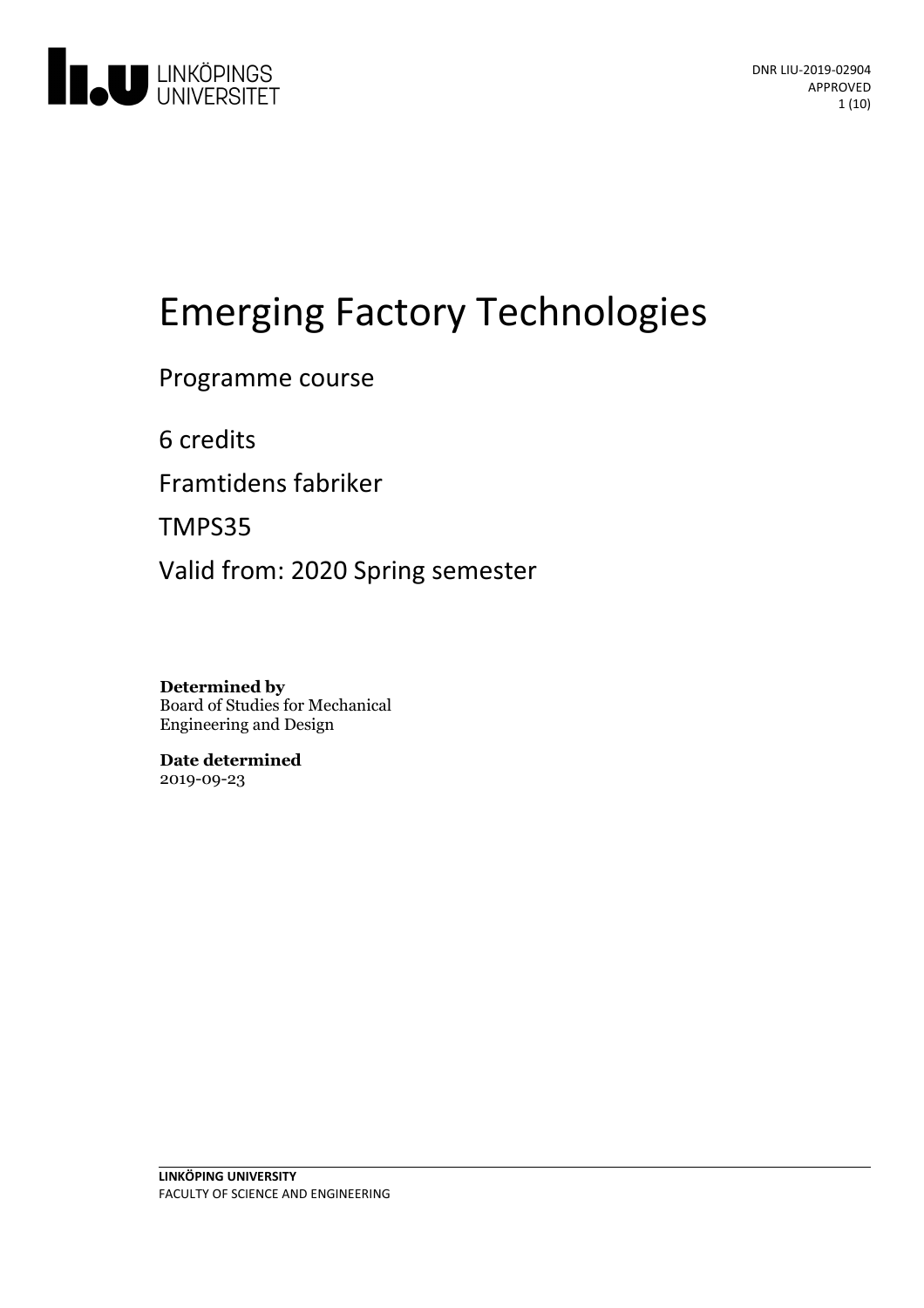# Main field of study

Mechanical Engineering

Course level

Second cycle

## Advancement level

A1X

# Course offered for

- Master's Programme in Mechanical Engineering
- Industrial Engineering and Management International, M Sc in Engineering
- Industrial Engineering and Management, M Sc in Engineering
- Mechanical Engineering, M Sc in Engineering

# Entry requirements

Note: Admission requirements for non-programme students usually also include admission requirements for the programme and threshold requirements for progression within the programme, or corresponding.

# Prerequisites

It is recommended that the students have some general notions of industrial automation and some basic preliminary programming experience.

# Intended learning outcomes

The aim of the course is to offer the students an overview of the future trends in factory technologies. After the course the students should be able to:

- Describe the main technical and conceptual challenges related with the 4th
- Industrial revolution. Describe the role ofreference architectures as blueprints for creating cyber- physical production systems. Use the adequate software tools to implement cyber-physical production
- systems at basic experimental level.

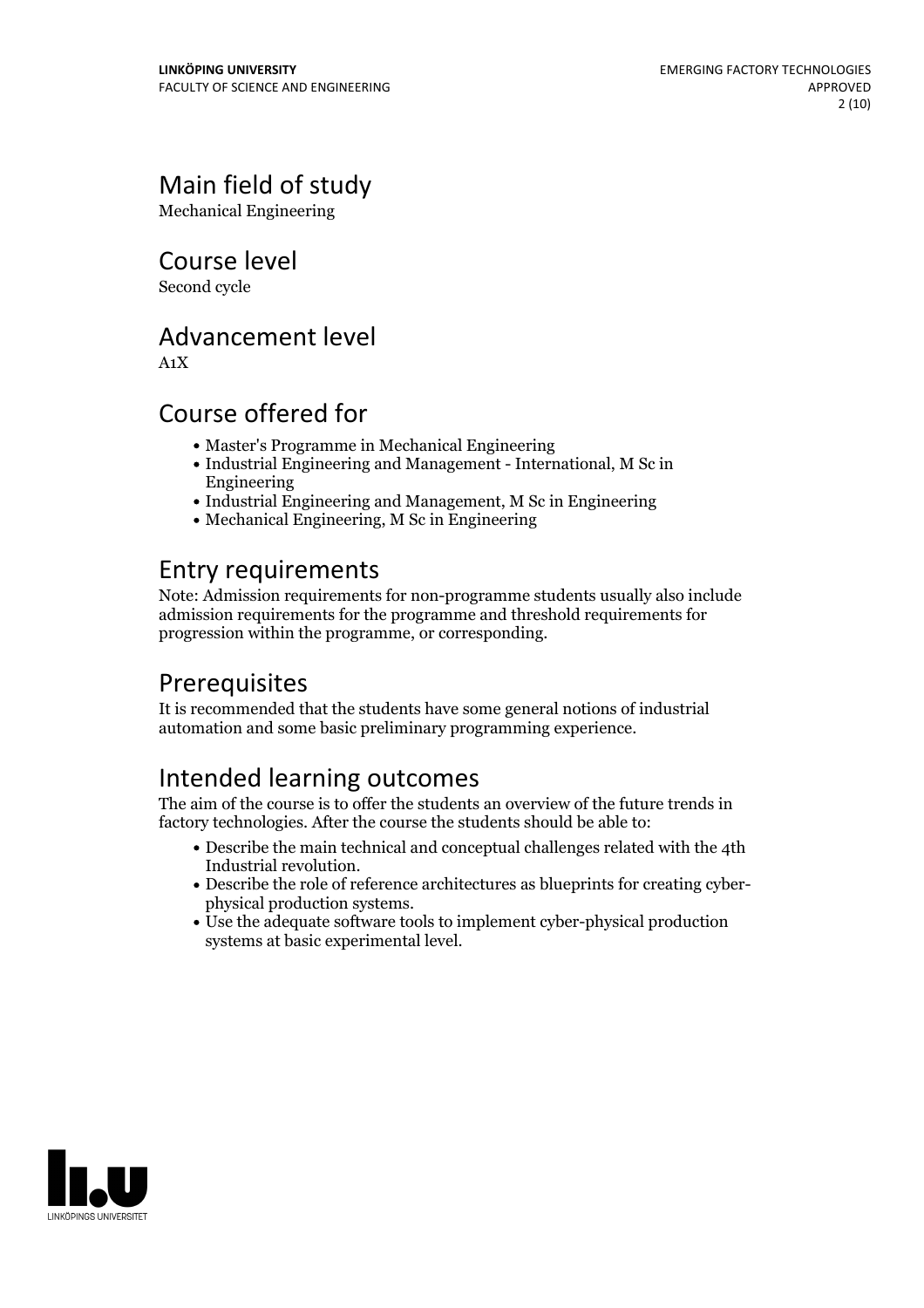### Course content

The lectures cover the following:

- The fourth industrial revolution
- Emerging IT-based system paradigms and architectures for hyper-flexible
- systems.<br>• Design and modelling of hyper-flexible modular production systems.<br>• Autonomous and Self-organizing systems
- 
- Plug and Produce Systems
- Agent-based Systems
- Service Oriented Architectures
- Cyber-physical Production Systems
- Cloud Computing in a manufacturing Context ("Cloud Manufacturing")
- Applications of Artificial Intelligence in Production

The laboratories include:

• Tutorials and assignments on the use of specific industrial IT technologies that will support the subsequent laboratorial assignments.

# Teaching and working methods

The course consists of lectures and laboratory exercises. The lectures cover the different topics and provide the supporting conceptual background that will be applied in the laboratory exercises. The laboratory exercises consolidate the knowledge acquired on the lectures by providing an "hands on" experience whereby the students implement a prototype that demonstrates an adaptive and flexible automation system at an experimental prototype level.

### Examination

| UPG1             | Written report  | 3 credits | U, 3, 4, 5 |
|------------------|-----------------|-----------|------------|
| LAB <sub>1</sub> | Laboratory work | 3 credits | U.G        |

### Grades

Four-grade scale, LiU, U, 3, 4, 5

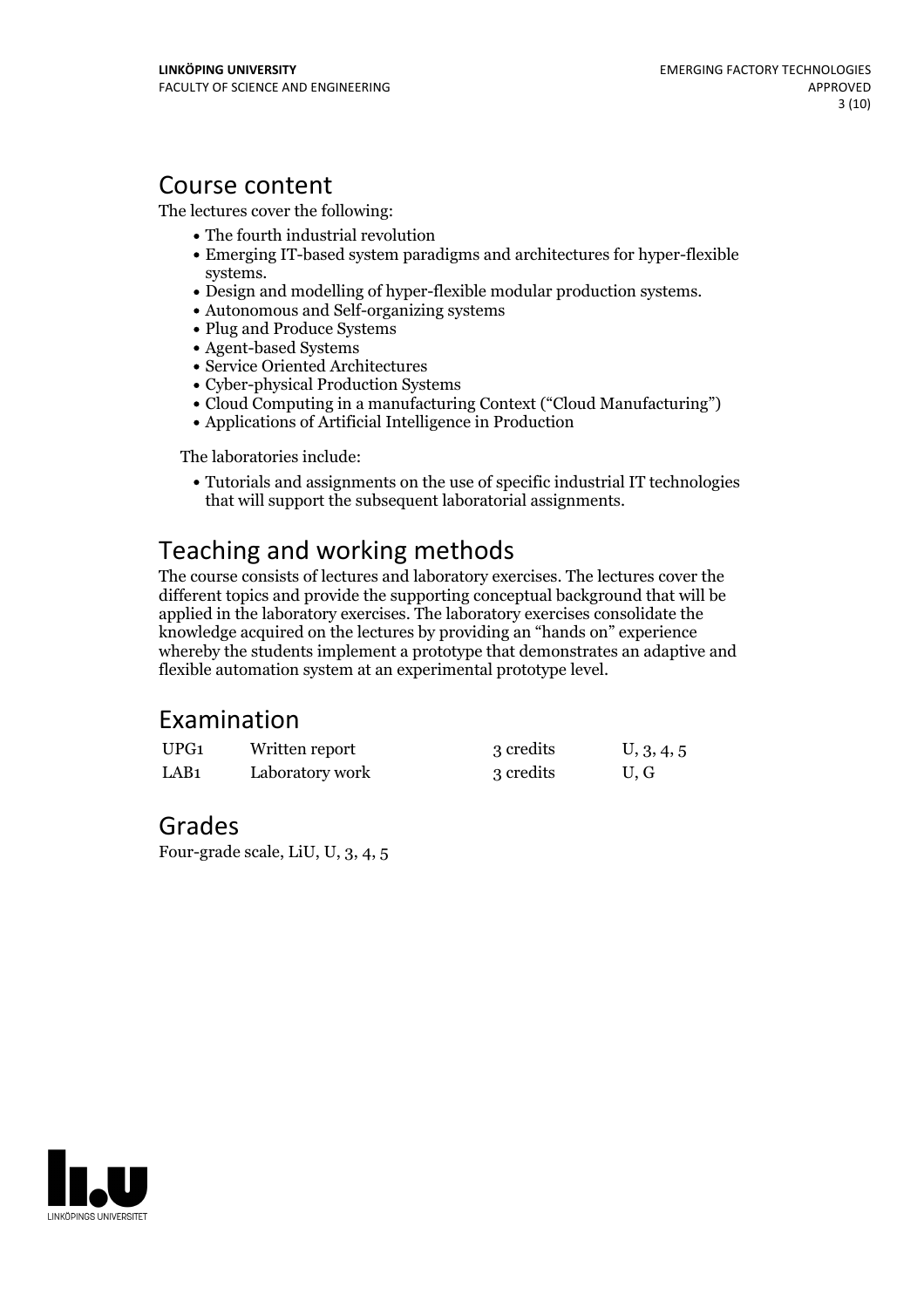# Other information

#### **About teaching and examination language**

The teaching language is presented in the Overview tab for each course. The examination language relates to the teaching language as follows:

- If teaching language is Swedish, the course as a whole or in large parts, is taught in Swedish. Please note that although teaching language is Swedish, parts of the course could be given in English. Examination language is
- Swedish.<br>• If teaching language is Swedish/English, the course as a whole will be taught in English if students without prior knowledge of the Swedish language participate. Examination language is Swedish or English
- (depending on teaching language).<br>
 If teaching language is English, the course as a whole is taught in English.<br>
Examination language is English.

#### **Other**

The course is conducted in a manner where both men's and women's

experience and knowledge are made visible and developed. The planning and implementation of <sup>a</sup> course should correspond to the course syllabus. The course evaluation should therefore be conducted with the course syllabus as a starting point.

### Department

Institutionen för ekonomisk och industriell utveckling

### Director of Studies or equivalent

Mats Björkman

### Examiner

Luis Ribeiro

## Course website and other links

### Education components

Preliminary scheduled hours: 50 h Recommended self-study hours: 110 h

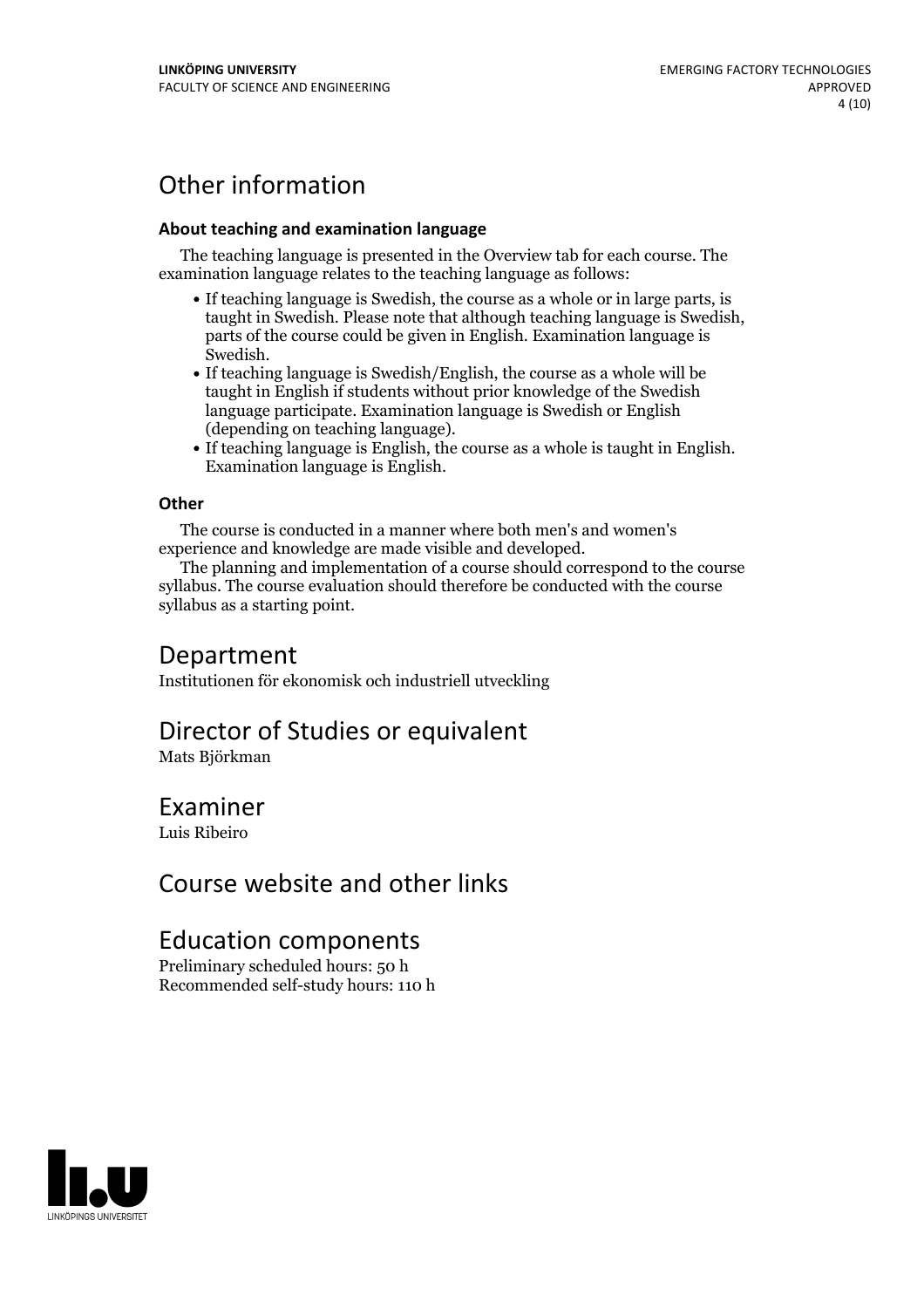# Course literature

#### **Books**

Ribeiro, Luis, (2020) *System design and implementation principles for industry 4.0 : development of cyber-physical production systems.* Lund : Studentlitteratur, [2020] ISBN: 9789144138930 Available as a conventional book and e-book.

#### **Articles**

Selected scientific articles and code samples will be provided in Lisam.

#### **Compendia**

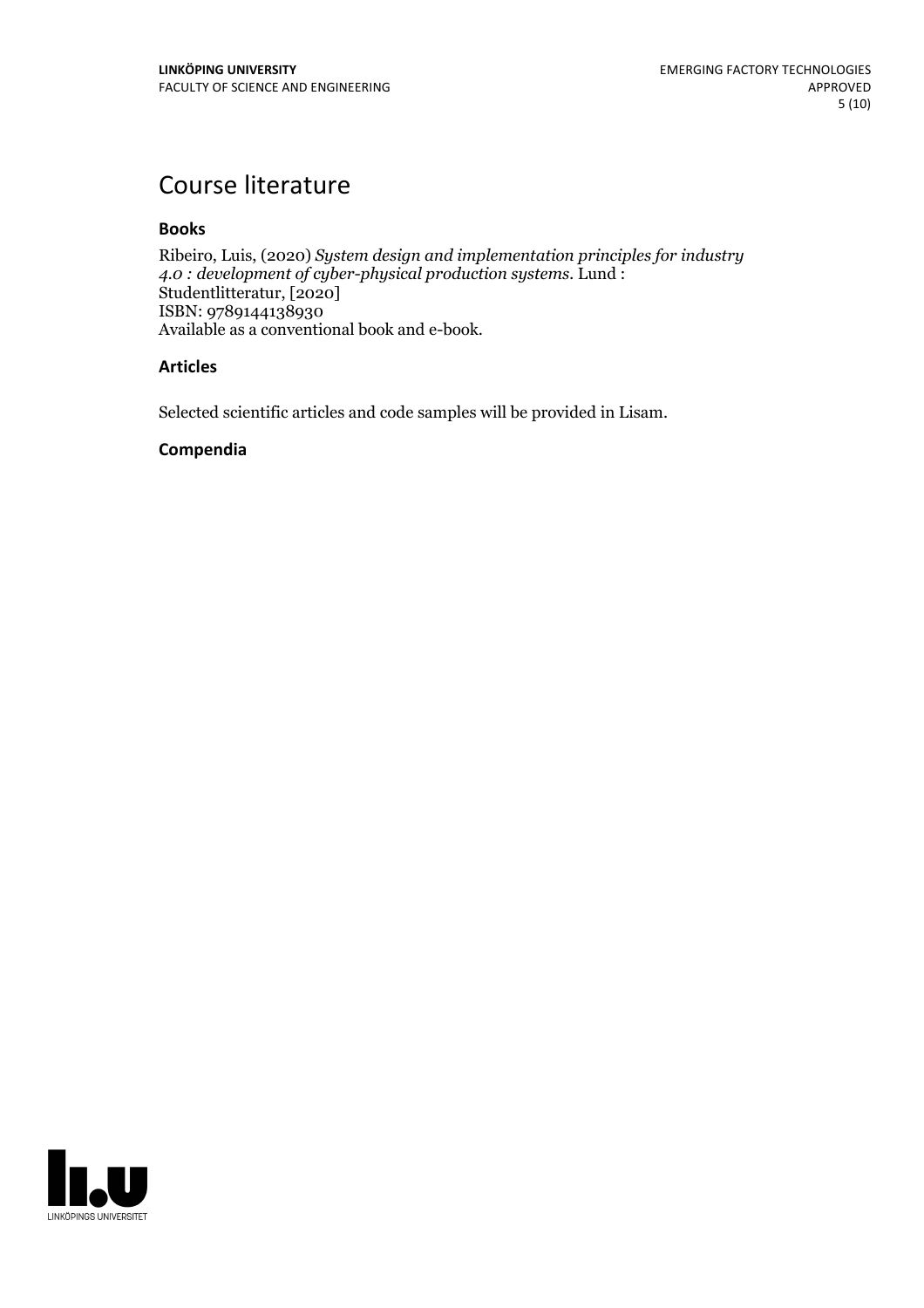# **Common rules**

### **Course syllabus**

A syllabus must be established for each course. The syllabus specifies the aim and contents of the course, and the prior knowledge that a student must have in order to be able to benefit from the course.

### **Timetabling**

Courses are timetabled after a decision has been made for this course concerning its assignment to a timetable module.

### **Interrupting a course**

The vice-chancellor's decision concerning regulations for registration, deregistration and reporting results (Dnr LiU-2015-01241) states that interruptions in study are to be recorded in Ladok. Thus, all students who do not participate in a course for which they have registered must record the interruption, such that the registration on the course can be removed. Deregistration from <sup>a</sup> course is carried outusing <sup>a</sup> web-based form: https://www.lith.liu.se/for-studenter/kurskomplettering?l=en.

### **Cancelled courses**

Courses with few participants (fewer than 10) may be cancelled or organised in a manner that differs from that stated in the course syllabus. The Dean is to deliberate and decide whether a course is to be cancelled or changed from the course syllabus.

### **Guidelines relatingto examinations and examiners**

For details, see Guidelines for education and examination for first-cycle and second-cycle education at Linköping University, http://styrdokument.liu.se/Regelsamling/VisaBeslut/917592.

An examiner must be employed as a teacher at LiU according to the LiU Regulations for Appointments

(https://styrdokument.liu.se/Regelsamling/VisaBeslut/622784). For courses in second-cycle, the following teachers can be appointed as examiner: Professor (including Adjunct and Visiting Professor), Associate Professor (including Adjunct), Senior Lecturer (including Adjunct and Visiting Senior Lecturer), Research Fellow, or Postdoc. For courses in first-cycle, Assistant Lecturer (including Adjunct and Visiting Assistant Lecturer) can also be appointed as examiner in addition to those listed for second-cycle courses. In exceptional cases, a Part-time Lecturer can also be appointed as an examiner at both first- and second cycle, see Delegation of authority for the Board of Faculty of Science and Engineering.

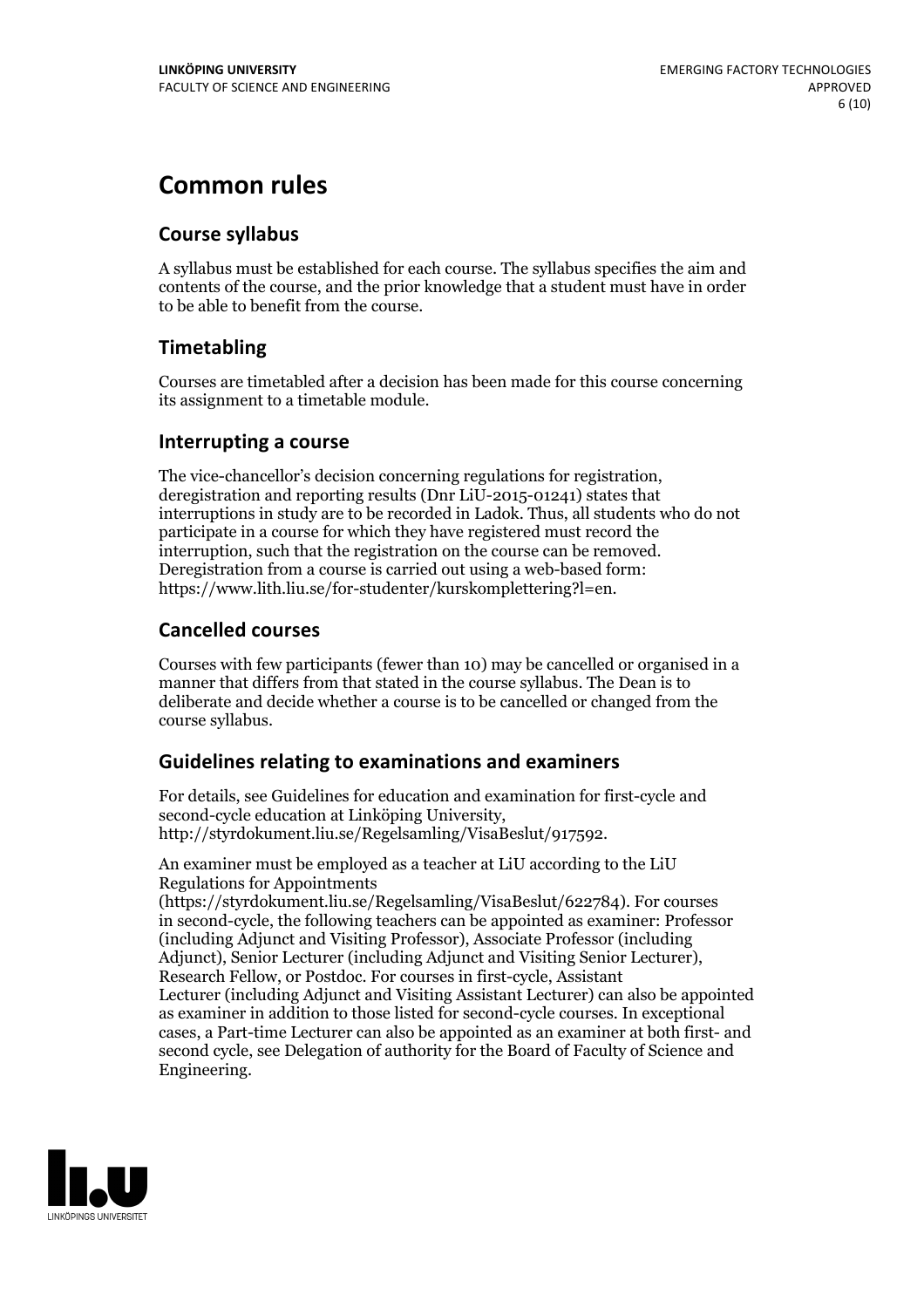### **Forms of examination**

#### **Examination**

Written and oral examinations are held at least three times a year: once immediately after the end of the course, once in August, and once (usually) in one of the re-examination periods. Examinations held at other times are to follow a decision of the board of studies.

Principles for examination scheduling for courses that follow the study periods:

- courses given in VT1 are examined for the first time in March, with re-examination in June and August
- courses given in VT2 are examined for the first time in May, with re-examination in August and October
- courses given in HT1 are examined for the first time in October, with re-examination in January and August
- courses given in HT2 are examined for the first time in January, with re-examination in March and in August.

The examination schedule is based on the structure of timetable modules, but there may be deviations from this, mainly in the case of courses that are studied and examined for several programmes and in lower grades (i.e. 1 and 2).

Examinations for courses that the board of studies has decided are to be held in alternate years are held three times during the school year in which the course is given according to the principles stated above.

Examinations for courses that are cancelled orrescheduled such that they are not given in one or several years are held three times during the year that immediately follows the course, with examination scheduling that corresponds to the scheduling that was in force before the course was cancelled or rescheduled.

When a course is given for the last time, the regular examination and two re-<br>examinations will be offered. Thereafter, examinations are phased out by offering three examinations during the following academic year at the same times as the examinations in any substitute course. If there is no substitute course, three examinations will be offered during re-examination periods during the following academic year. Other examination times are decided by the board of studies. In all cases above, the examination is also offered one more time during the academic year after the following, unless the board of studies decides otherwise.

If a course is given during several periods of the year (for programmes, or on different occasions for different programmes) the board or boards of studies determine together the scheduling and frequency of re-examination occasions.

#### **Registration for examination**

In order to take an examination, a student must register in advance at the Student Portal during the registration period, which opens 30 days before the date of the examination and closes 10 days before it. Candidates are informed of the location of the examination by email, four days in advance. Students who have not

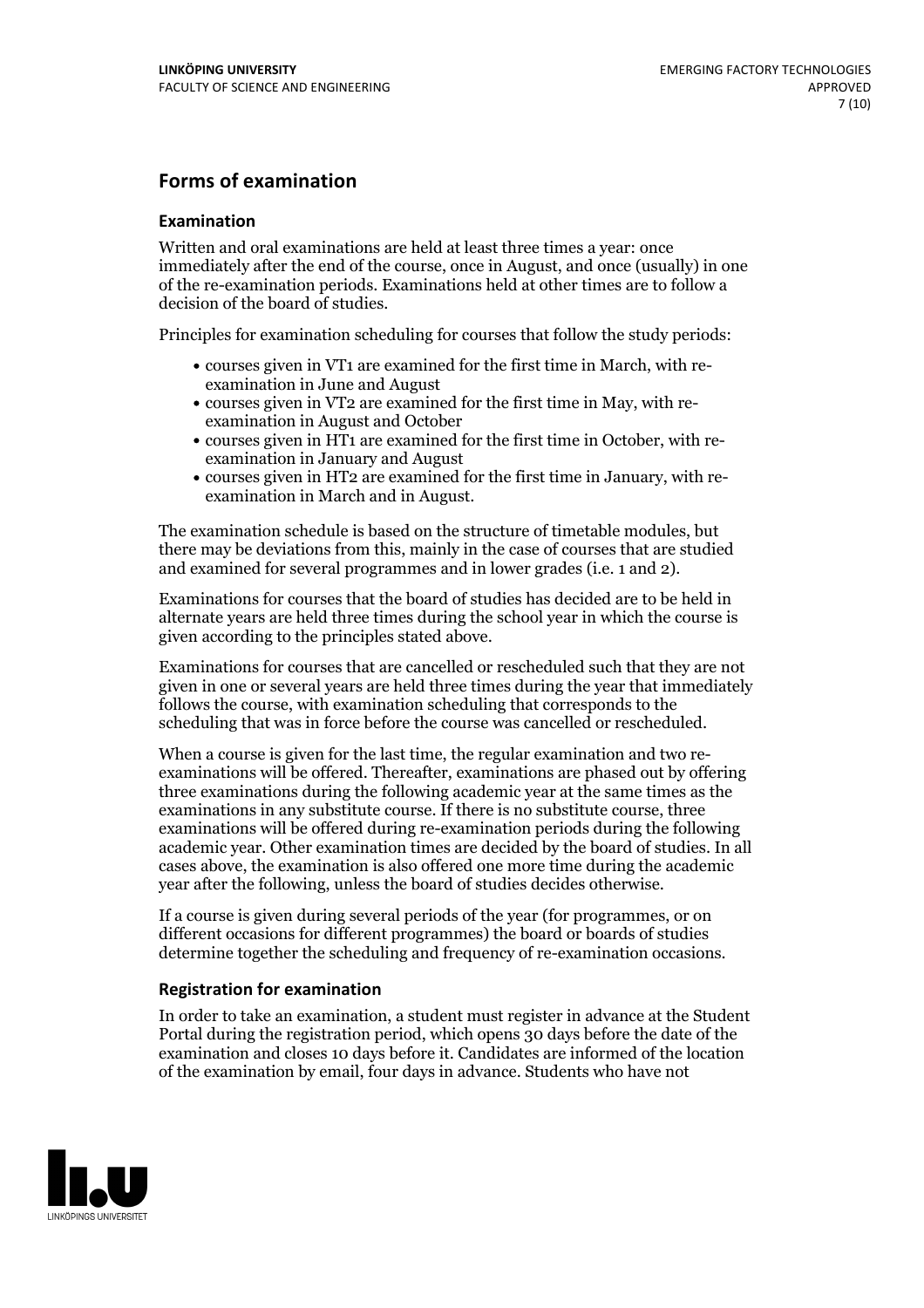registered for an examination run the risk of being refused admittance to the examination, if space is not available.

Symbols used in the examination registration system:

\*\* denotes that the examination is being given for the penultimate time.

\* denotes that the examination is being given for the last time.

#### **Code of conduct for students during examinations**

Details are given in a decision in the university's rule book: http://styrdokument.liu.se/Regelsamling/VisaBeslut/622682.

#### **Retakes for higher grade**

Students at the Institute of Technology at LiU have the right to retake written examinations and computer-based examinations in an attempt to achieve a higher grade. This is valid for all examination components with code "TEN" and "DAT". The same right may not be exercised for other examination components, unless otherwise specified in the course syllabus.

A retake is not possible on courses that are included in an issued degree diploma.

#### **Retakes of other forms of examination**

Regulations concerning retakes of other forms of examination than written examinations and computer-based examinations are given in the LiU guidelines

http://styrdokument.liu.se/Regelsamling/VisaBeslut/917592.

#### **Plagiarism**

For examinations that involve the writing of reports, in cases in which it can be assumed that the student has had access to other sources (such as during project work, writing essays, etc.), the material submitted must be prepared in accordance with principles for acceptable practice when referring to sources (references or quotations for which the source is specified) when the text, images, ideas, data,  $\vec{e}$  etc. of other people are used. It is also to be made clear whether the author has reused his or her own text, images, ideas, data, etc. from previous examinations, such as degree projects, project reports, etc. (this is sometimes known as "self- plagiarism").

A failure to specify such sources may be regarded as attempted deception during examination.

#### **Attempts to cheat**

In the event of <sup>a</sup> suspected attempt by <sup>a</sup> student to cheat during an examination, or when study performance is to be assessed as specified in Chapter <sup>10</sup> of the Higher Education Ordinance, the examiner is to report this to the disciplinary board of the university. Possible consequences for the student are suspension from study and a formal warning. More information is available at https://www.student.liu.se/studenttjanster/lagar-regler-rattigheter?l=en.

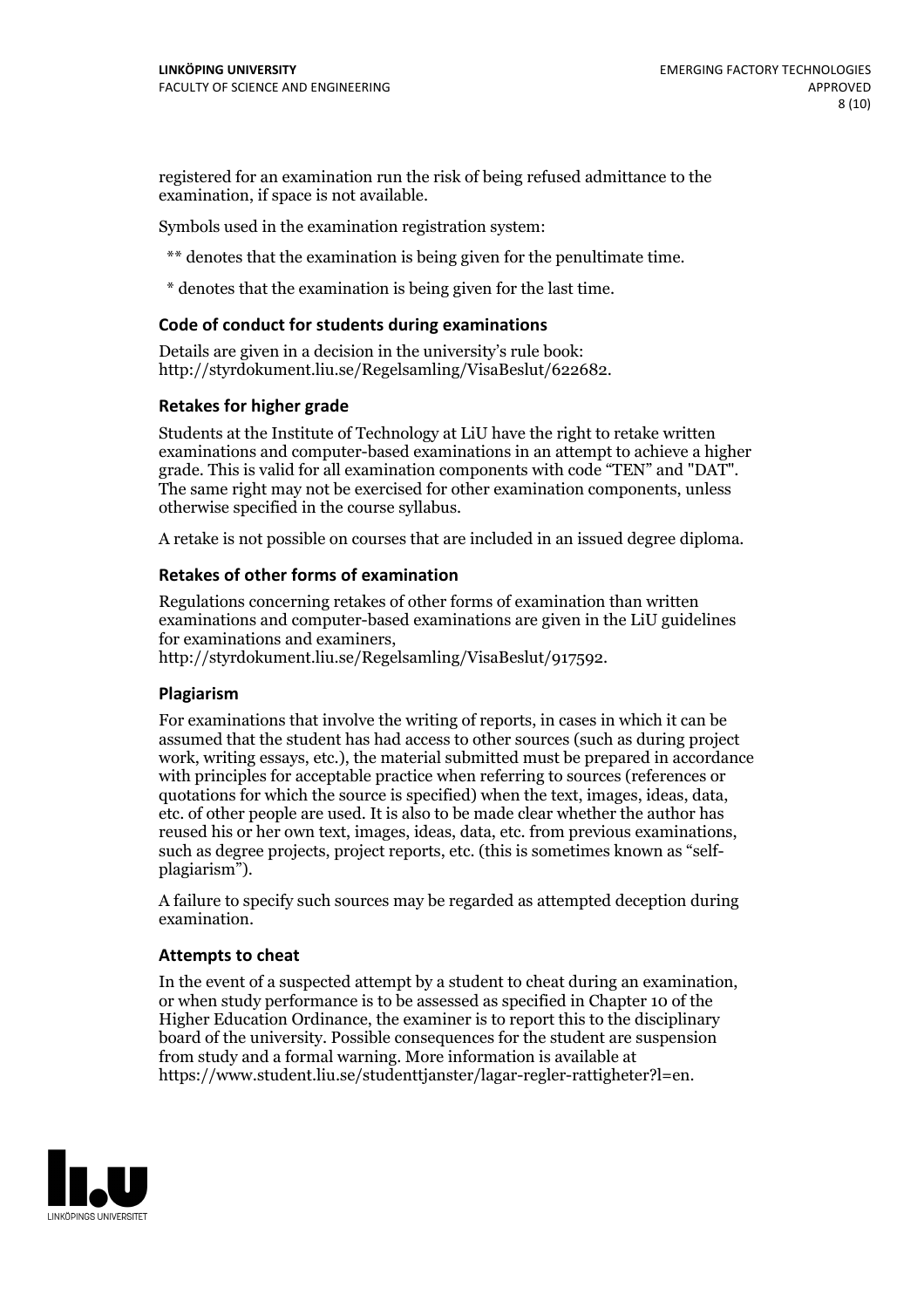#### **Grades**

The grades that are preferably to be used are Fail (U), Pass (3), Pass not without distinction  $(4)$  and Pass with distinction  $(5)$ .

- 1. Grades U, 3, 4, 5 are to be awarded for courses that have written
- examinations. 2. Grades Fail (U) and Pass (G) may be awarded for courses with <sup>a</sup> large degree of practical components such as laboratory work, project work and group work. 3. Grades Fail (U) and Pass (G) are to be used for degree projects and other
- independent work.

#### **Examination components**

- 
- 1. Grades U, 3, 4, <sup>5</sup> are to be awarded for written examinations (TEN). 2. Examination components for which the grades Fail (U) and Pass (G) may be awarded are laboratory work (LAB), project work (PRA), preparatory written examination (KTR), oral examination (MUN), computer-based
- examination (DAT), home assignment (HEM), and assignment (UPG). 3. Students receive grades either Fail (U) or Pass (G) for other examination components in which the examination criteria are satisfied principally through active attendance such as other examination (ANN), tutorial group
- (BAS) or examination item (MOM). 4. Grades Fail (U) and Pass (G) are to be used for the examination components Opposition (OPPO) and Attendance at thesis presentation (AUSK) (i.e. part of the degree project).

For mandatory components, the following applies: If special circumstances prevail, and if it is possible with consideration of the nature of the compulsory component, the examiner may decide to replace the compulsory component with another equivalent component. (In accordance with the LiU Guidelines for education and examination for first-cycle and second-cycle education at Linköping University, http://styrdokument.liu.se/Regelsamling/VisaBeslut/917592).

For written examinations, the following applies: If the LiU coordinator for students with disabilities has granted a student the right to an adapted examination for a written examination in an examination hall, the student has the right to it. If the coordinator has instead recommended for the student an adapted examination or alternative form of examination, the examiner may grant this if the examiner assesses that it is possible, based on consideration of the course objectives. (In accordance with the LiU Guidelines for education and examination for first-cycle and second-cycle education at Linköping University, http://styrdokument.liu.se/Regelsamling/VisaBeslut/917592).

The examination results for a student are reported at the relevant department.

### **Regulations (applyto LiU in its entirety)**

The university is a government agency whose operations are regulated by